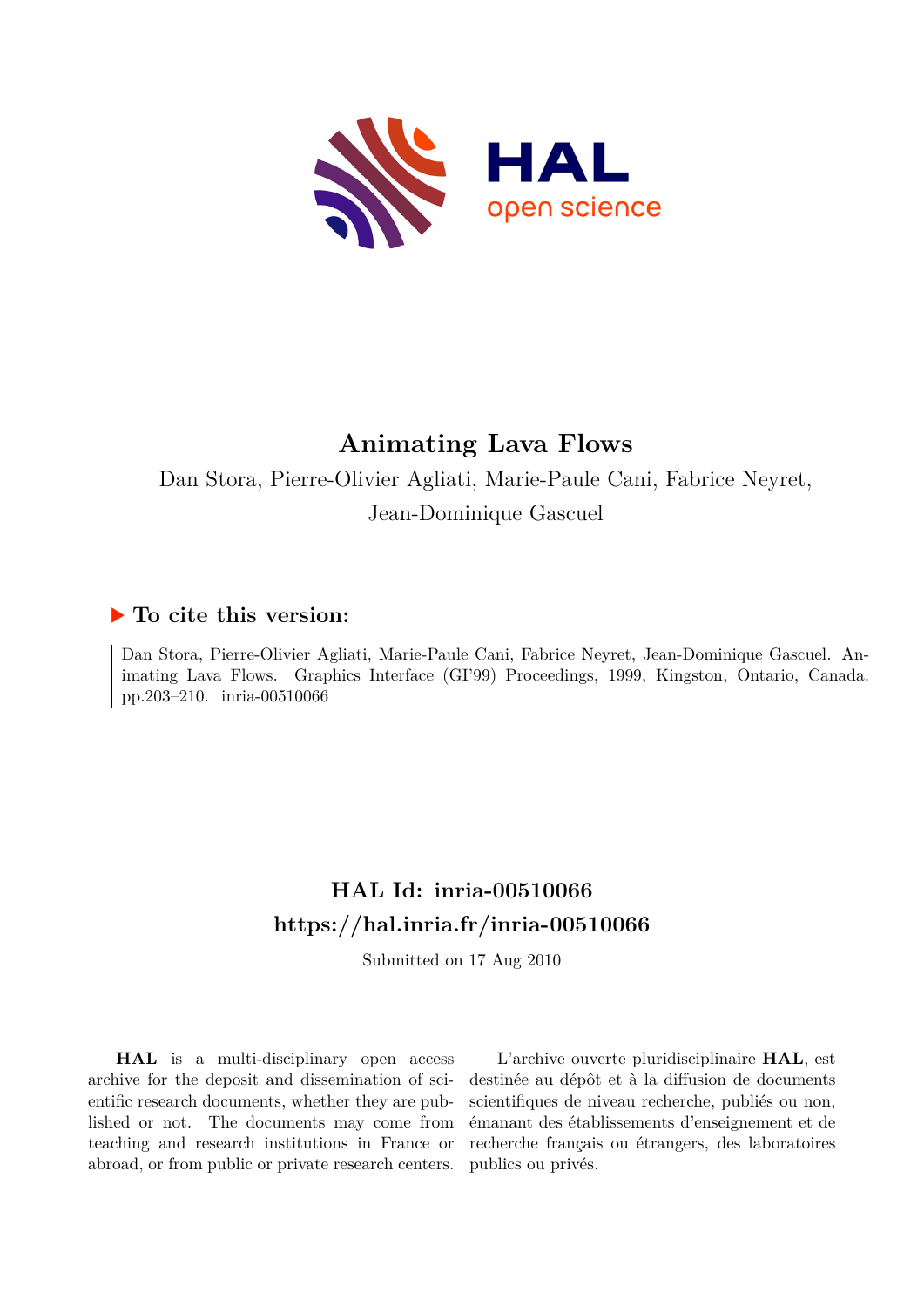### **Animating Lava Flows**

Dan Stora Pierre-Olivier Agliati Marie-Paule Cani Fabrice Neyret Jean-Dominique Gascuel

iMAGIS†-GRAVIR / IMAG BP 53, F-38041 Grenoble cedex 09, France - - - -

#### *Abstract*

Animating lava flowing down the slopes of a volcano brings several challenges: modeling the mechanical features of lava and how they evolve over time depending on temperature; computing, in a reasonable time, the interactions inside the flow, and between the flow and a complex terrain data-base; and lastly, rendering the visual aspect of the flow. The methods described rely on smoothed particles governed by a state equation for animating the flow. We adapt this model to the animation of lava by linking viscosity to a temperature field and by simulating heat transfers. We propose particular data-structures that lead to linear computational time with respect to the number of particles. Lastly, we study a model based on a color-and-displacement procedural texture controlled by the flow for the realistic rendering of lava.

*Key words: Natural phenomena, animation of fluids, particle systems, procedural textures, implicit surfaces.*

#### **1 Introduction**

Modeling the richness and complexity of nature is a constant challenge for Computer Graphics. In addition to realistic shapes and rendering, Computer Animation techniques try to generate consistent motion and deformations. A wide range of natural phenomena have been animated over the past few years. They include gaseous phenomena such as fire or smoke [13, 18, 8], liquids – from waves to droplets [9, 12, 16, 7, 10], and the simulation of soft terrains, from footprints to landslides [4, 19, 11].

This paper addresses another complex problem: the animation of lava flows. Our aim is to provide visual realism in both motion and rendering. In order to generate complex trajectories due to the interactions between lavaflows and a complex terrain database, we need to model the main mechanical features of lava and the way they evolve over time. Another difficulty is to compute the simulation at acceptable rates. Lastly, we would like to provide a convincing visualization of lava "skin" appearance, even though we are not attempting to use a simulation approach for this part of the phenomenon.

Recently, several movies featuring volcanos have been launched, showing the potential impact of lava animation in the field of special effects. However, despite the advertising that announced the use of Computer Graphics techniques, 'Dantes Peak' and 'Volcano' mostly use regular special effects, including scale models for lava. As far as we know, Computer Graphics was used for the 2D compositing of these models with fire images, rather than for computing a graphical simulation of the flows.

Geologists have been interested for years in the simulation of volcanic explosions and lava flows. However their concern is not producing realistic images, but rather computing a realistic account of flow and ash coats (e.g. in a vertical section), and measuring the way some global physical values vary over time. Thus, their models (see http://www-geo.lanl.gov/wohletz/Erupt.html) do not seem directly usable for a Computer Graphics simulation.

In terms of physically-based simulation, lava can be seen as a liquid whose viscosity increases exponentially when the material cools down. Previous solutions to the animation of liquids range into two main categories: Eulerian approaches, that consist of discretizing space into a fixed 3D mesh and studying how physical fields evolve at the mesh nodes [12, 7]; and Lagrangian approaches that consist of following the motion of punctual mass elements, called particles, that sample the liquid. The second approach seems more convenient in the case of lava-flows since the use of particles enables us to attach a deformable lava skin to the flow without introducing extra marker elements. In addition, particle systems have successfully been used for modeling a wide range of behaviors that includes very viscous substances, and for animating transitions between solid and liquid states, using a temperature parameter [20, 21]. Among particle systems, the smoothed particle model introduced in [15, 6] plays an original part, since inter-particle forces are not tuned by hand, but are rather derived from a state equation that defines the macroscopic behavior of the material. This model has been applied to the simulation of mud

iMAGIS is a joint project of CNRS, INRIA, Institut National Polytechnique de Grenoble and Université Joseph Fourier.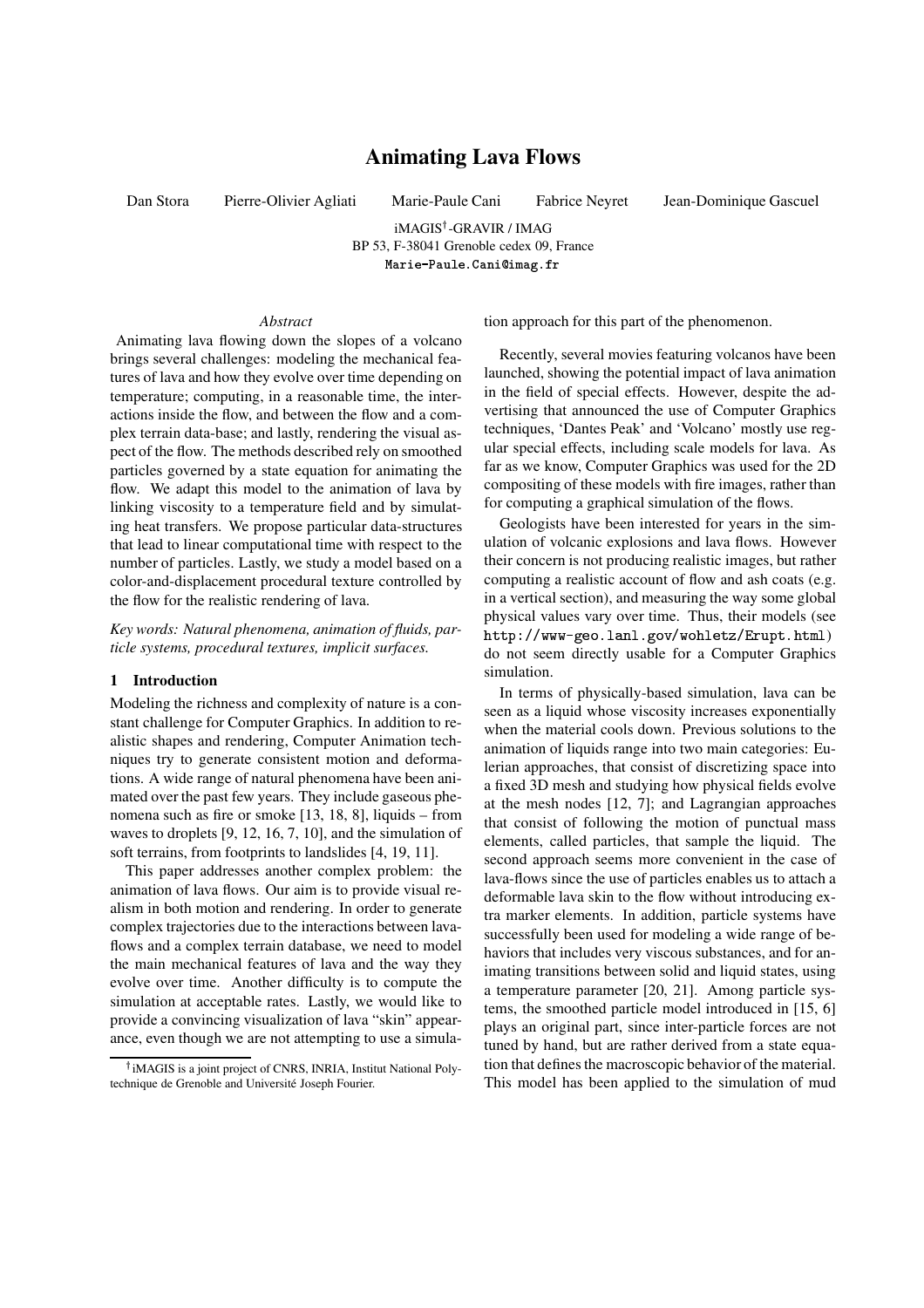slides [11]. There has been no attempt yet, to the authors knowledge, to modify its mechanical features over time.

The approach described in this paper relies on an extension of the smoothed particle model. We control the evolution of the lava dynamics over time by providing each particle with a viscosity parameter, which depends on temperature. During a simulation, heat transfers at the surface of the lava and inside the flow causes the temperature to decrease, enabling the transition from a lowviscosity behavior to a highly viscous one. The visual aspect of the lava changes accordingly, thanks to a coating of the particles that controls local color and granularity of the lava skin as functions of temperature.

Section 2 details the model we have designed for the physical features of lava. Implementation issues for the efficient computation of a lava-flow, including the design of convenient data structures, are discussed in Section 3. Section 4 describes our method for generating a visually realistic rendering of the animation.

#### **2 Physically-based Modeling of Lava**

#### **2.1 Modeling Lava**

Natural lava-flows present a wide diversity of morphologies and structures. Among other factors, the topography of terrain, and the flow rate out of the crater affect the lava spread. These factors will be considered in Section 3 for the practical computation of lava-flows. Studies of the main mechanical features of lava [3] establish that:

- ? Viscosity depends on the chemical composition of the lava;
- ? For a given chemical composition, viscosity increases exponentially when the temperature decreases (see Figure 1, from [3]).
- ? The mass-density of lava remains quasi-constant until it commutes to the solid state. The value of massdensity for basaltic lavas is around  $2500 \ kg.m^{-3}$ .



Figure 1: Viscosity as a function of temperature, for lavas of different chemical composition.

Our aim is to simulate the lava flowing process. We are looking for a general model of a viscous fluid, robust enough for enabling high viscosity changes inside the material. These changes will take place in space – as viscosity is not constant along a lava flow at a given time – and in time, since lava is cooling down during the simulation. During the simulation, the flow's mass density should be maintained around  $2500 \ kg.m^{-3}$ .

The next section presents the deformable model that we have used as the background for our simulations. This model uses a particle system for modeling the flow, which is also convenient for rendering lava skin as will be shown in Section 4. Its main feature is that, contrary to standard particle systems, it sets the material to a specified massdensity at rest, thanks to a state-equation that describes the desired macroscopic behavior.

#### **2.2 Smoothed particles maintaining a constant restdensity**

Our model is an extension of the smoothed-particles simulation method developed by Mathieu Desbrun<sup>1</sup> [6]. This section reviews this previous work.

Smoothed particles simulate a substance whose physical characteristics are governed by a *state equation*. The following equation states that the pressure<sup>2</sup> field  $P$  inside the material is proportional to the difference between the current mass-density  $\rho$  and a given rest value  $\rho_0$ :

$$
P=k(\rho-\rho_0)
$$

where the parameter  $k$  represents a stiffness coefficient.

During a simulation, the material is sampled by "smoothed particles". Each of them represents a sample of mater of fixed mass  $m_i$  which is distributed in space around its current location  $x_i$  according to a smoothing kernel  $W_h$  (parameter h controls the extend of the kernel's support). The particles sample the values of continuous physical fields such as pressure  $P$  and mass-density  $\rho$  inside the material (so  $P_i$  and  $\rho_i$  respectively denote pressure and density at particle  $i$ ). Interpolation yield the value and gradient of these physical fields anywhere in space:

$$
f(x) = \sum_{j} f_j \frac{m_j}{\rho_j} W_h(x - x_j)
$$

$$
\vec{\nabla} f(x) = \sum_{j} f_j \frac{m_j}{\rho_j} \vec{\nabla} W_h(x - x_j)
$$

where  $f_i$  is the value of field  $f$  at particle  $i$ .

This can be used for deriving the expression of internal pressure forces exerted on particle  $i$  from the expression

<sup>&</sup>lt;sup>1</sup>The formalism was originally inspired from works in astrophysics [15] on "Smoothed Particles Hydrodynamics" (SPH).

 $2$ As in [6], the term "pressure" we use is not totally adequate: P is rather a *difference of pressure* with a given reference value, thus it can take either positive or negative values.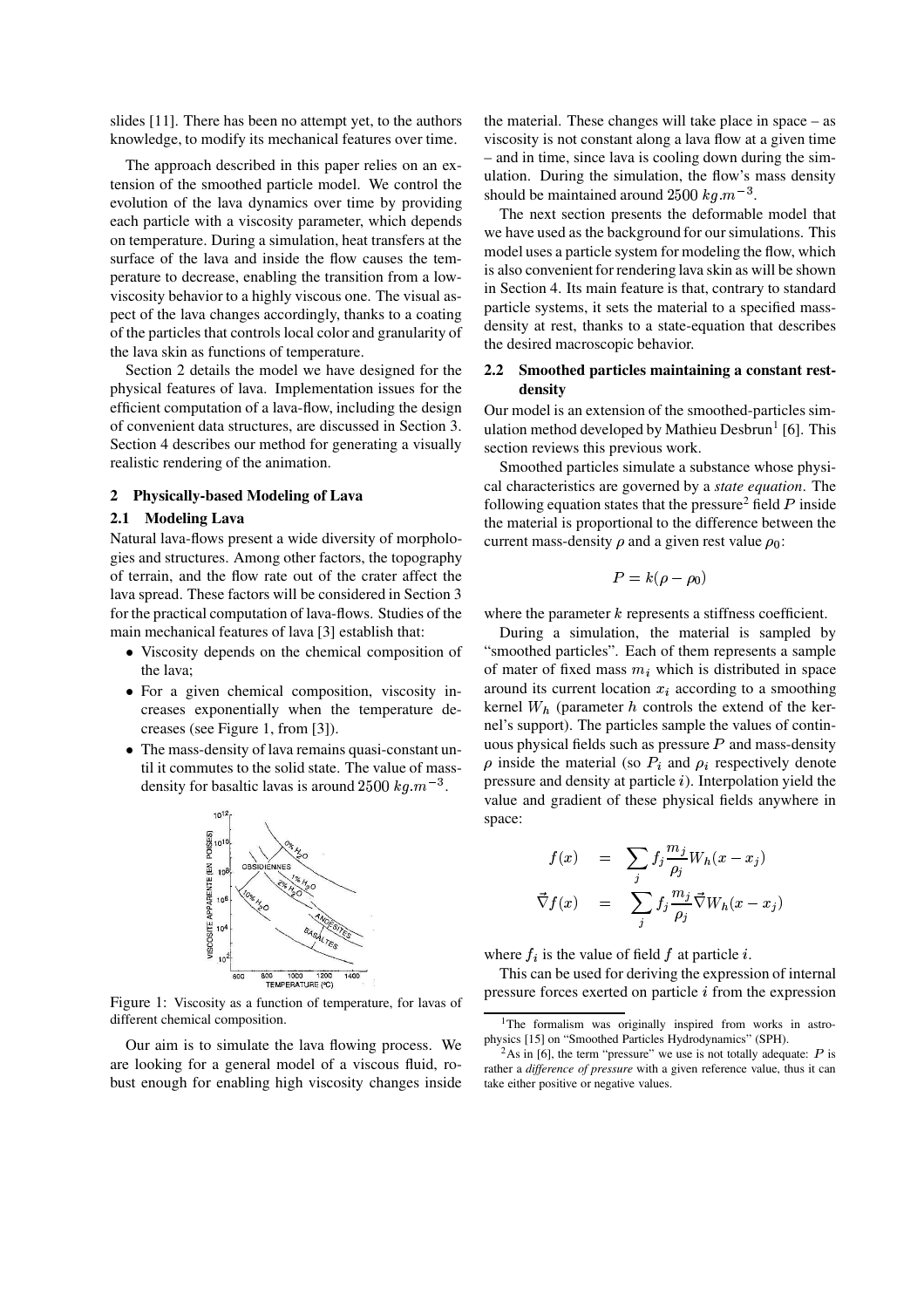of pressure given by the state equation [6]:

$$
\vec{F}_{P_i} = \sum_{j \neq i} -m_i m_j \left( \frac{P_i}{\rho_i^2} + \frac{P_j}{\rho_j^2} \right) \vec{\nabla}_i W_h^{ij}
$$

contract the contract of the contract of the contract of the contract of the contract of the contract of the contract of the contract of the contract of the contract of the contract of the contract of the contract of the c

where  $\vec{\nabla}_i W_h^{ij}$  is the gradient of  $W_h(x_i - x_j)$ . The density field is computed by integrating pressure changes over time from its initial value  $\rho_0$  (corresponding to the initial particle distribution) using the continuity equation:

$$
\rho \ div(V) + \frac{d\rho}{dt} = 0
$$

The component of the interaction force  $\vec{F}_{P_i}$  which is exerted between particle  $i$  and particle  $j$  can be either positive or negative according to the sign of the overpressures  $P_i$  and  $P_j$ . It has been shown in [6] that these forces are similar to Lennard-Jones attraction-repulsion forces (ie. long-range attraction and short-range repulsion) that are commonly used in physically-based particle systems [14]. One of the advantages of SPH is that no local user-specified parameter is needed, since they are directly derived from the global state equation.

As with any particle system, the animation is computed by integrating, for each particle, applied forces over time. Non-conservative forces that model viscosity inside the material, as well as external forces such as gravity and collision forces with obstacles, are added to pressure forces. The smoothed particles representation provides an expression for the maximal time step at which each particle should be simulated, computed from Courant's condition [6]. The use of an adaptive time-step based on this minimal rate ensures stability of computations.

The main benefits of this model is that the user defines the macroscopic behavior of the material through the state equation. As a consequence, the same substance may be simulated with variable accuracy, by simply tuning the number of particles that sample it (this is not the case for particle systems based on Lennard-Jones interaction forces, such as those used in [20, 21], since the material behavior then depends on both forces parameters and the scale at which these specific forces are used). Another advantage of this model is that we are able to control the rest mass-density, whose value is well known for lava. In practice, we model lava by taking the same smoothing kernel that in [6] and by setting the parameters of the state equation to<sup>3</sup>:

$$
\rho_0=2500\ ka.m^{-3}\quad \quad k=90000
$$

The above model is not sufficient for modeling all the physical features of lava listed in Section 2.1. In the next

two sections we extend the model to include variable viscosity and to simulate heat transfers over time.

#### **2.3 Modeling viscosity inside a lava-flow**

Viscosity plays a very important part in the dynamics of lava flows. The model for a viscosity force must be chosen with care. The expression of viscosity force used in [15, 6], originally designed for cosmologic fluids, was:

$$
\vec{F}_{v_i}~=~-m_i\sum_{j\neq i}m_j\Pi_{ij}\vec{\nabla}W_h^{ij}
$$

where  $\Pi_{ij}$  is a function of the relative speeds of particles  $i$  and  $j$ , and of the distance between them:

$$
\Pi_{ij} = \begin{cases}\n\frac{hc(v_{ij} \cdot x_{ij})}{\rho_{ij}(x_{ij}^2 + h^2/100)} & \text{if } v_{ij} \cdot x_{ij} < 0 \\
0 & \text{if } v_{ij} \cdot x_{ij} \ge 0\n\end{cases}
$$

where  $c$  is the speed of sound<sup>4</sup> inside the material and  $v_{ij} = v_j - v_i, x_{ij} = x_j - x_i, \rho_{ij} = (\rho_i + \rho_j)/2.$ 

This expression is not convenient for us, even for modeling viscosity at a given temperature. Firstly, the force contribution from a given neighbor particle  $i$  becomes zero when the distance between the two particles increases. Secondly, even when the speed vectors are not oriented along the segment between the particles, this force contribution is always applied along this segment. Lastly, the parameters are not easy to calibrate due to the complex formulation of  $\Pi_{ij}$ .

We rather use a more intuitive and simpler expression for viscosity forces, aimed at modeling the variations of the velocity field at the neighborhood of a particle. The value of the force is proportional to the difference between the particle's speed and the mean speed around it:

$$
\vec{F}_{v_i}~=~\alpha_v \frac{m_i}{\rho_i} \sum_{j \neq i} \frac{m_j}{\rho_j} v_{ij} W_h^{ij}
$$

Since the viscosity of lava increases exponentially when temperature decreases, we set the parameter  $\alpha_v$  to:

$$
\alpha_v = b \exp(-aT_i), \ a > 0, \ b > 0
$$

where  $T_i$  is a new parameter representing temperature, which is associated with each particle (we use  $a = 220$ and  $b=0.5$  in our simulations). Next we have to design a simulation method for computing the local variations of the temperature field during a simulation.

#### **2.4 Simulation of heat transfers**

Two kinds of heat transfers should be taken into account during a simulation: those that are internal to the lava flow, and those that are external (i.e. transfers with the air and with the ground).

<sup>&</sup>lt;sup>3</sup> the higher  $k$  is, the more incompressible the material will be, but the required time step is smaller.

<sup>&</sup>lt;sup>4</sup>i.e. the speed of the fastest propagation wave.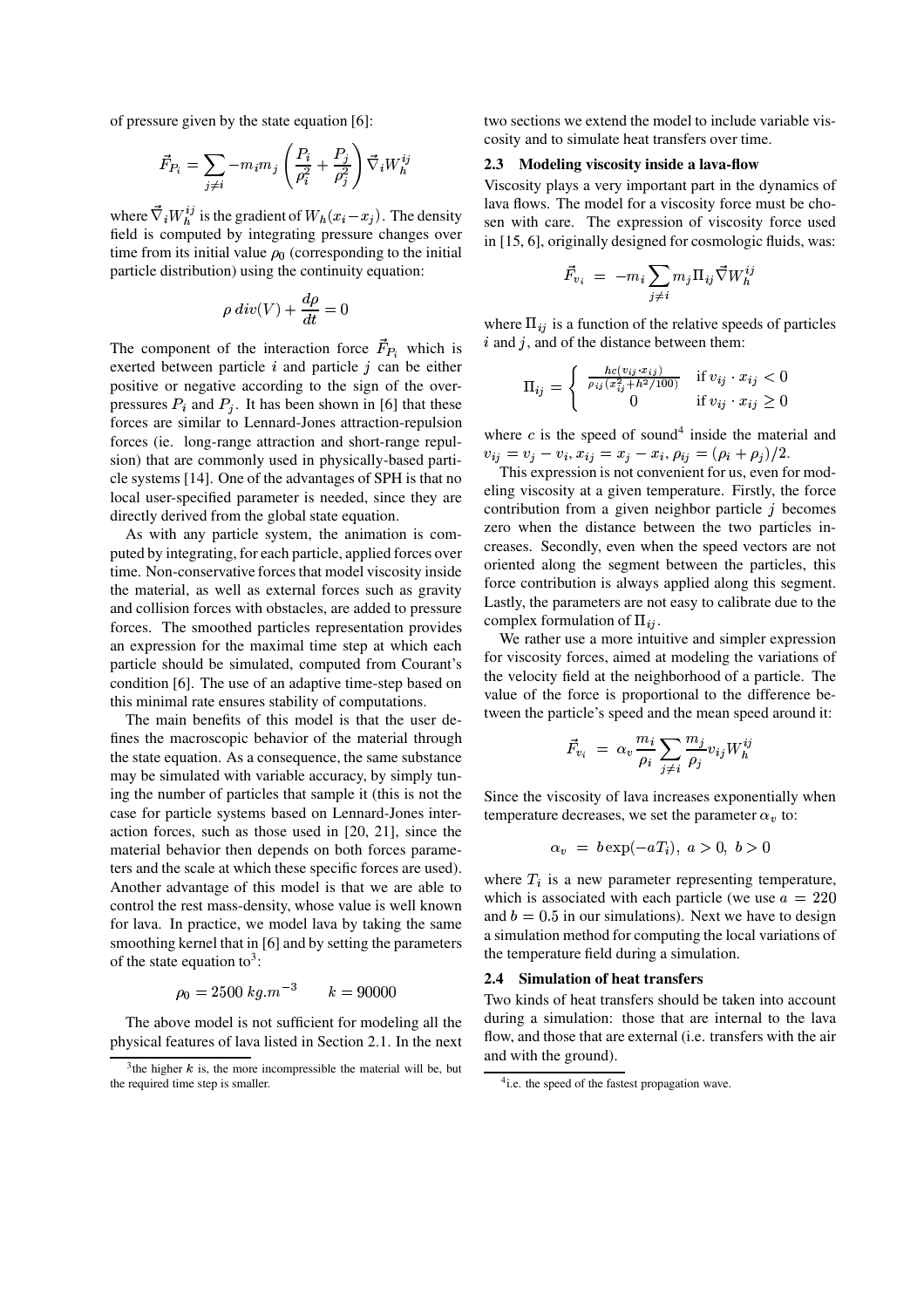As in [20, 21], we model heat transfers inside the material by integrating the general heat equation:

$$
\frac{dT}{dt} \; = \; k \triangle T
$$

However, the way we do this is different from previous works, since we have to express it is the smoothed particles formalism. Since SPH cannot be used for computing second derivatives due to the smoothing effect of the kernel  $W_h$ , directly computing  $\Delta T$  (the Laplacian of temperature) is difficult. In practice, we compute  $\Delta T$  for each particle using:

$$
\vec{\nabla}T_i = \sum_{j \neq i} m_j \frac{T_j - T_i}{\rho_j} \vec{\nabla}W_h^{ij}
$$

$$
\Delta T_i = \sum_{j \neq i} m_j \frac{\vec{\nabla}T_j}{\rho_j} \vec{\nabla}W_h^{ij}
$$

Thanks to temporal coherence and very slow speed of the heat transfers inside the material, we can use the value of  $\nabla T_i$  stored at a given time step for computing  $\Delta T_i$  at the subsequent time step, in a single list traversal.

Now we need to model heat transfers that take place at the surface of the lava flow, including both lava-air and lava-ground interfaces. The term representing the time variation of temperature for a particle located at the surface of the flow should<sup>5</sup> be proportional to the difference between its temperature and the temperature of exterior medium, proportional to the size of the contact surface, and inversely proportional to the local mass density:

$$
(\frac{dT}{dt})_{ext_i} = k_{ext}(T_i - T_{ext})\frac{r_i^2}{\rho_i}
$$

where  $r_i$ , the approximate radius of the small sample of lava the particle models, is computed from:

$$
\frac{4}{3}\pi r_i^3=\frac{m_i}{\rho_0}
$$

In our simulations, we set the temperature of basaltic lava to 1200  $\degree$ C when it spreads out of the crater. It goes down to about 900  $\degree C$  during the simulation.

#### **3 Computing animations of lava flows**

#### **3.1 Data structures**

The bottleneck of any simulation of a particle system is the computation, at each time step, of the interactions between neighboring particles. In the smoothed particles formalism, interactions (through pressure and viscosity forces) take place as soon as the distance between two particles is smaller than  $2h$ , where  $h$  is the radius of their smoothing kernel. Since the model maintains the material around a given rest density, the number of neighbors always stays around a given small value (between 20 and 30 in our simulations). However, in a brute force implementation, the neighbor search would be quadratic in the number of particles, which would lead to unacceptably low performances. A well-known solution consists of using a 3D grid that stores the connected list of the particles that lie inside each voxel. In the specific case of lava spreading out of a volcano, this solution cannot be used directly, since the 3D grid would be too large.

Our solution exploits the fact that while lava spreads far away from the crater, the local vertical range of the flow always remains small compared to the size of the terrain (see Figure 2 (a)). Thus, we use a predefined grid of a large size in the horizontal plane, but with only a few elements per vertical column. The vertical scope of each column is adapted in order to cover the local vertical range of the flow over this precise point of the horizontal plane (see figure 2 (b)). During neighbor search, only particles lying in a grid voxel that is closer than  $2h$  from the current particle are considered. Since lava approximately maintains its rest density everywhere, calibrating the grid in order to have an almost constant number of particles per occupated voxel is easy. This strategy provides a simulation time which is close to linear with respect to the number of particles.



Figure 2: (a) Lava spreading out of a volcano (cross section). (b) Data structure for neighbors search.

The terrain is defined by a digital elevation model (DEM), i.e. a 2D grid where altitudes are stored. The use of a DEM makes easier the detection of collision between a particle and the terrain, since it only requires the computation of the terrain's altitude (through bilinear interpolation) at the particle's projection onto the horizontal plane. In practice, collision detection is performed only for particles that are at the surface of the flow. The computation of this subset of particles is also necessary to apply the heat transfer equations. The next section proposes a criteria for performing this computation.

**3.2 Characterization of particles at the flow surface** An original feature of highly deformable materials compared with solid deformable bodies, is that the set of small matter elements that lie near the surface may change over time. This is particularly obvious when a

<sup>&</sup>lt;sup>5</sup>This is just a simple model convenient for a Computer Graphics applications. We do not pretend to simulate the real physics of lava cooling such as degazing and radiative transfers.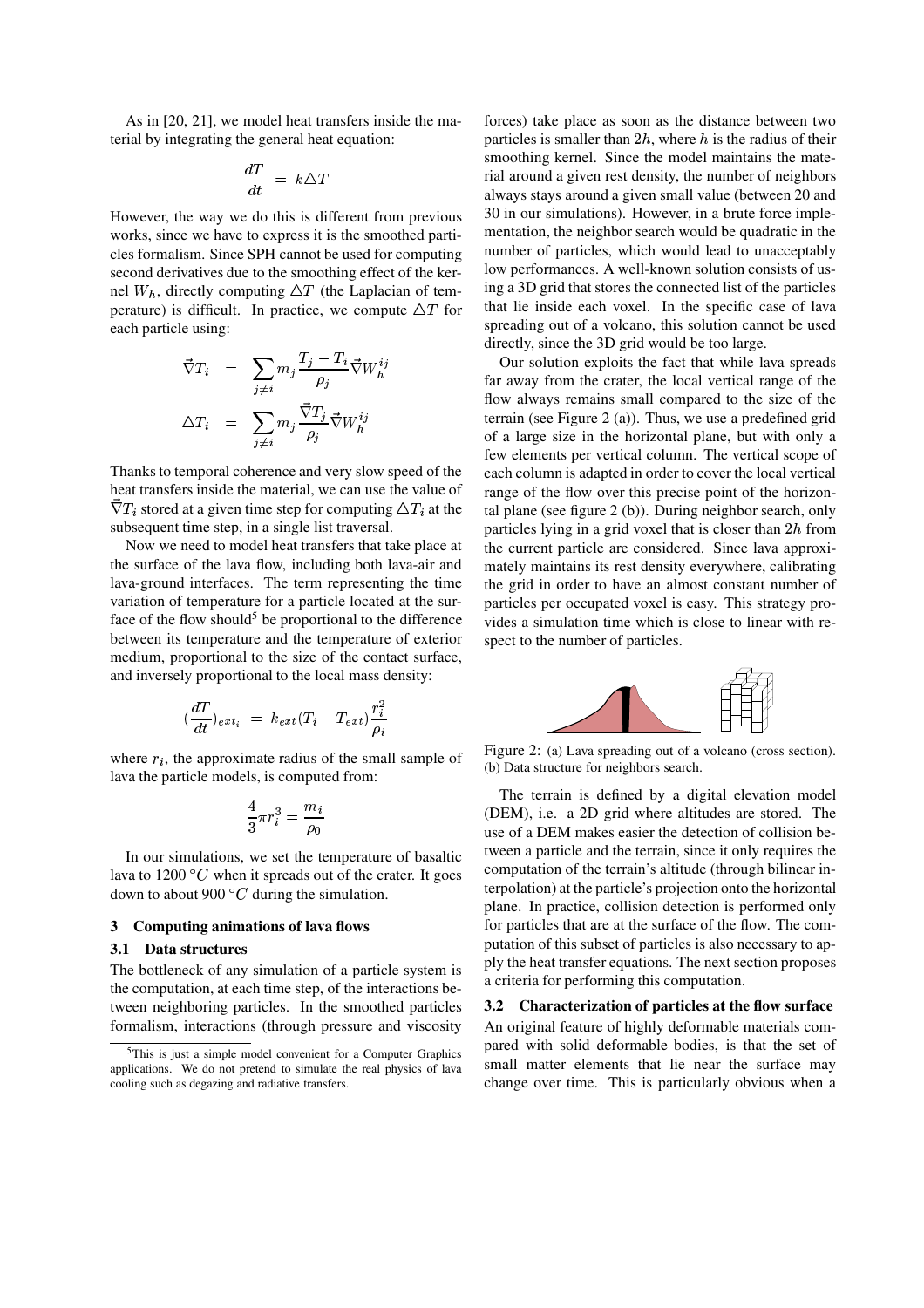flow separates into several disconnected components, or when some components merge. In our simulations, the set of particles lying near the surface has to be recomputed at each time step. We need a robust criteria for characterizing these particles.

The gradient of mass-density at a particle location indicates the direction where the highest neighbor mass is found. So the border should be searched for in the opposite direction. Our criteria states that a particle :

*is on the surface if the quotient between the mass of its neighbors located in the half space oriented*  $by -\nabla \rho_i$ *and the total mass of all neighbors is under a threshold.* Since this criteria will not work when the lava has completely spread out (the gradient of mass-density is in the particle's plane when all the particles are in contact with a flat part of the terrain) we add a second criteria:

*a particle is at the border if that particle and all its neighbors are approximately located in the same plane.*

#### **3.3 Simulation process for lava flows**

At each integration time step:

- ? Generate some more particles inside the crater, according to the desired flow rate.
- For each particle:
	- 1. Compute the list of neighbors.
	- 2. Use it to compute  $\rho_i$ ,  $\vec{\nabla} T_i$ , and  $\Delta T_i$ .
	- 3. Compute pressure and viscosity forces.
	- 4. Integrate the equation of motion according to the set of external and internal forces.
	- 5. If the particle is on the surface of the flow:
		- **–** test for collisions with the ground,
		- **–** compute the heat transfer with the exterior.
	- 6. Compute the heat transfers with neighboring particles.
- ? If necessary, modify the value of the integrate step in order to maintain Courant's condition.

We have seen that in order to maintain lava in a quasiincompressible state, our simulations are computed with a high value for  $k$ . Courant condition then leads to about 64 integration steps between two frames, using integral integration schemes for increasing stability. Even in this case, computational time is reasonable: On a SGI  $\mathcal{O}^2$ workstation, an image is generated every 20 seconds for a simulation of 1000 particles, and every two minutes for a simulation of 6000 particles. If we decrease  $k$  to a less realistic value such as  $k = 100$ , less integration steps are needed between two images, so we obtain one image per second for 1000 particles.

Figure 4 shows some steps of a lava flow for our standard high value for  $k$ . Particles are displayed as spheres of radius  $r_i$ . Their color varies with temperature. Displaying particles as spheres is adequate for carefully following each particle's motion, but does not, however, yield the visually realistic rendering we need.

#### **4 Visually realistic rendering**

#### **4.1 Trying to obtain the aspect of basaltic lava**

Figure 7 depicts a real basaltic lava flow of type "aa", whose particularity is the formation of clinkers during the slow transition between fluid and solid states. These clinkers are made of the lava foam that has cooled down quicker that the rest of the flow, and merged into regularly spaced clusters. In this paper, we are trying to render this specific kind of lava, whose roughness, size of clinkers, and color highly depend on temperature.

At first sight, obtaining a similar visual aspect for our synthetic lava flows looks like a challenge. The most current solution for defining a surface around a set of particles consists of computing an iso-surface of a sum of scalar fields generated by the particles [1, 20, 21, 5]. This solution easily deals with topology changes (separations and fusions) but is not convenient for our application since implicit surfaces generate very smooth shapes [2].

Motion and deformations of our lava flows are simulated at a relatively large scale, then it seems obvious that more geometric complexity should be generated. Performing a micro-simulation of the lava skin mechanics would be difficult, computationally intensive, and is not really useful since our only aim is visual realism. Thus we must deal with this smaller scale by providing a geometric dressing of the larger one. Perturbating the surface with a stochastic continuous noise, such as Perlin's noise [17], seems a good approach. A first idea would be to define a 3D noise depending on temperature in a local frame linked to each particle, and to use it to deform the implicit primitive defined by the particle. The surface of the flow would then be computed as an isosurface for the sum of perturbated fields. However, this approach would be extremely time consuming due to the resolution needed for polygonizing the surface. Moreover, when two neighboring particles move at different speeds, the addition of noise contributions would probably produce aliasing artifacts (such as interferences).

Our approach consists in generating a procedural displacement map, together with a color texture, on the smooth implicit-surface generated by a standard isotropic fields around the particles. Both color and roughness of the texture are function of the local temperature of the flow. One of the challenges is to maintain temporal coherence when an animation sequence is rendered: each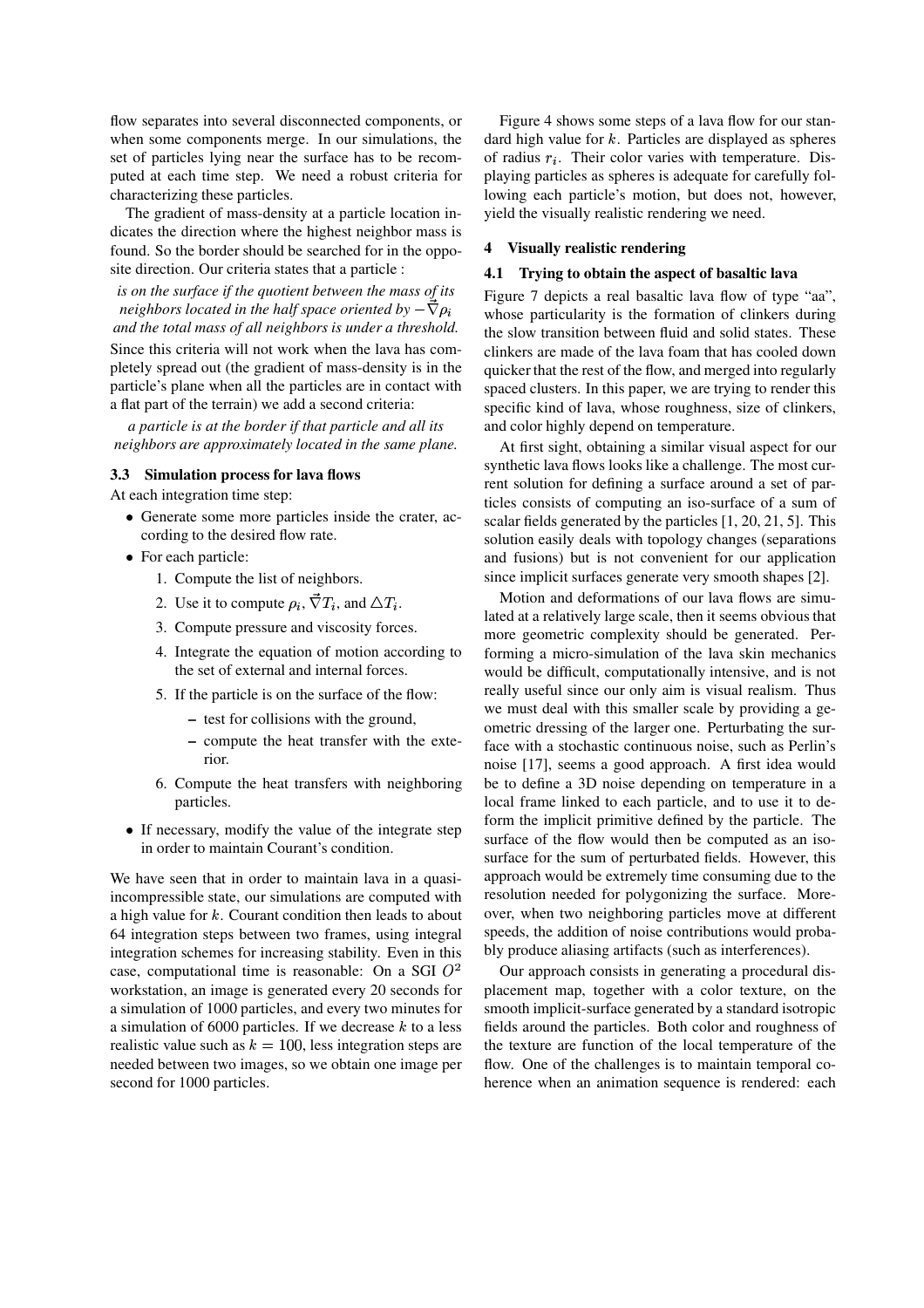surface detail may continuously deform and change its color, but must consistently follow the flow.

#### **4.2 A lava skin that follows the flow**

Texture is going to be generated on triangles, so the first point is to tessellate the implicit surface. This cannot be done by using a standard surface tiling algorithm [2] at each time step since, because of our need of temporal coherence, each triangle should *deform and move with the underlying flow*.

Our solution is the following:

- 1. We associate a sample point on the implicit surface to each particle that verifies the flow surface criteria of Section 3.2. This is done by searching for the isosurface in the direction of the field's gradient on the particle.
- 2. We compute the Voronoï diagram of these sample points: for each of these points, we sort sample points that correspond to neighboring particles in counterclockwise order with respect to the surface's normal, and select those that are contributing to the Voronoï region.
- 3. We tessellate each Voronoï region into triangles that turn around the sample point defining the region.

This results into triangles that both tessellate the flow surface, define the neighborhood of a particle on the surface, and consistently follow the flow (see Figure 3).



Figure 3: Tesselated Voronoï regions on a flow surface.

#### **4.3 Generating a procedural texture**

The idea is to generate a lava skin clinker into each Voronoï region. Since the sample point at the center of the region follows a given flow particle, the clinkers will be adequately carried by the flow.

Clinkers and lava skin between them are modeled by a texture that includes both local color and also a displacement map controlling surface altitude and roughness. We compute the displacement map as the sum of two terms (see Figure 6):

- a given 3D profile defining the shape of a clinker,
- ? a stochastic altitude perturbation modeling the local surface's roughness.

Continuity conditions at the border of triangles must be maintained carefully. This includes both color and dis placement  $G<sup>1</sup>$  continuity (i.e. geometric continuity of derivatives).

Modeling specific profiles whose shape and altitude depend on temperature, and whose support is included into each Voronoï region is straightforward. Color consistency and continuity can easily be obtained by associating a given color to each altitude, with a color map depending on the local temperature of the flow. The next paragraph concentrates on the most difficult part of the process, ie, defining a  $G<sup>1</sup>$  stochastic noise which gives the desired visual effect.

#### **4.4 Continuous Perlin's noise on a triangular mesh**

Perlin's noise [17] is a stochastic auto-similar  $G<sup>1</sup>$  noise that has become a standard for generating objects that look like wood, marble, fog, or rock surface. One of its main features is to maintain continuity of both noise and noise derivatives. The idea is to use it for defining a 2D displacement texture that will serve as a perturbation of altitude over each lava skin triangle.

However, we need to generate the noise on a 2D triangular mesh, since it is easier to guarantee continuity through two adjacent texture patches if the noise control points fall exactly on their boundary. Perlin's standard model being defined on a quadrangular grid, we modify the algorithm in the following way:

- 1. we generate a pseudo-periodic noise function on a regular grid of equilateral triangles by:
	- ? randomly associating a plane to each grid node, defined by its elevation above the node and by its normal;
	- ? defining the noise at any point inside the mesh as the barycentric interpolation of the distances to the three planes associated to the vertices of the triangle where the point lies.
- 2. we define the final noise giving the altitude of a mesh point as the sum of instances of the pseudoperiodic noise defined above, applied at different scales thanks to recursive subdivisions of the triangular mesh. This gives a fractal aspect to the noise.

The color and displacement texture we obtain is depicted at the top right of Figure 6. Since the noise function has been generated on a regular grid made of equilateral triangles, applying it on the non-equilateral triangles resulting from the tessellation of Voronoï regions may locally alter the isotropy of the noise. In practice, we reduce this problem by suppressing the very thin triangles (by merging their edges) that may appear around a sample point.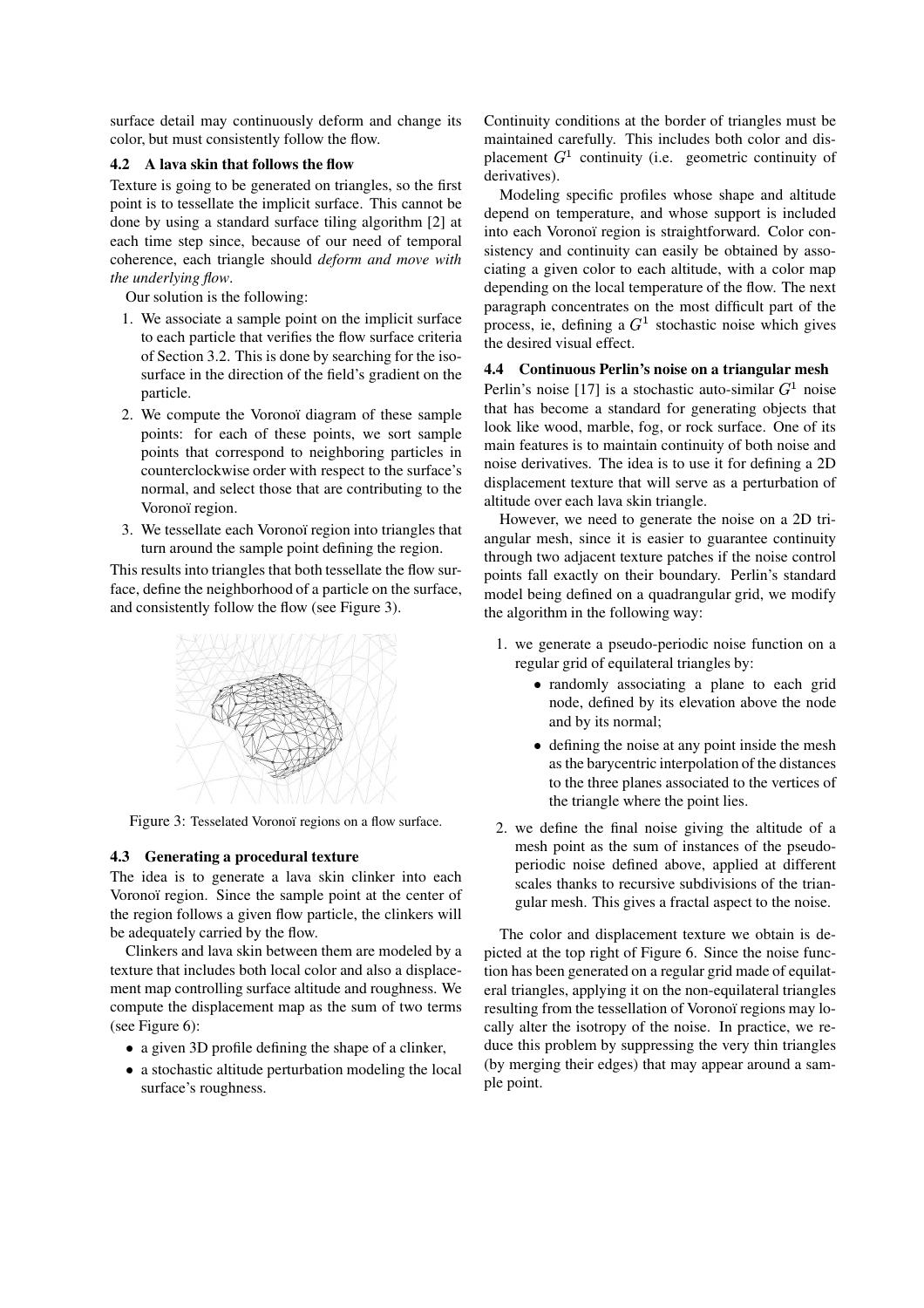

Figure 4: An example of lava-flow where particles are displayed as spheres. About 3000 particles have spread out of the volcano in the last image.



Figure 5: A textured lava flow.



Figure 6: Top left: a clinker's profile; top right: stochastic perturbation modeling the surface's roughness; bottom: the resulting texture.

Computational time has been measured on a test scene containing one clinker made of 6 triangles (see figure 6, bottom) covering a video-sized screen and subdivided 32 times (so that 6144 very small triangles are drawn). Computing the texture takes about 0.15 seconds per frame on a SGI  $O^2$  workstation. As small triangles that sample the texture should always be of the same size (about a few



Figure 7: A real lava flow for basaltic lava of type "aa".

pixels), the subdivision depth decreases when the number of polygons increases, so the rendering time remains of the same order of magnitude for any scene (less than a second per frame).